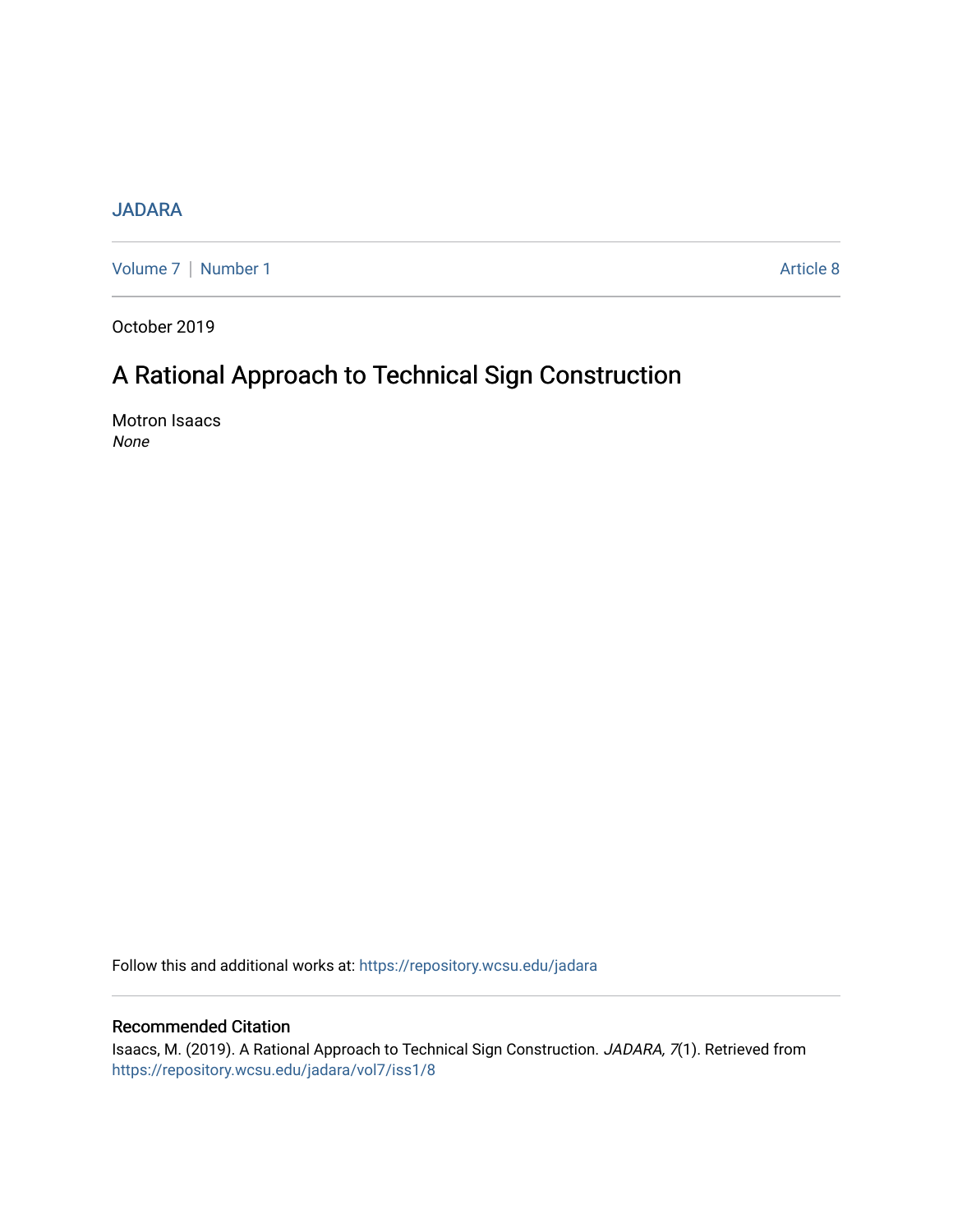## A RATIONAL APPROACH TO TECHNICAL SIGN CONSTRUCTION.

#### MORTON ISAACS, Ph.D.'

A great deal of work is presently being conducted in the area of the construction of new signs. Much of this activity centers around the need for new technical signs, particularly with post-secondary level deaf students.

As part of an ongoing research project into a new method of teaching subject-matter courses to the deaf at the college level (Isaacs, 1972), the writer with the aid of an interpreter surveyed the signs available for use in the field of introductory psychology. These include both those commonly in standard use and those recently published technical signs constructed at Gallaudet and recommended for adoption at the college level (Kannapel, Hamilton, and Bomstein, 1969).

Upon examination, it became clear that there was a pressing need for an attempt to rationalize these signs. Many essential psychological concepts did not have signs and had to be manually spelled. Too often, those signs that did exist simply did not have any correspondence with the body of knowledge from which the psychological word or concept was drawn, and occasionally even contradicted the present theoretical understanding of the processes involved. It was, therefore, decided that new signs should be

Requests for reprints of the article, the listing of the 50 concepts and signs developed, or samples of the photographs should be sent to Morton Isaacs, College of General Studies, Rochester Institute of Technology, Rochester, New York 14623.

Dr. Isaacs is an Assistant Professor of Psychology at the Rochester Institute of Technology.

 $^1$ The author wishes to express his appreciation to Richard Nowell, who served as interpreter and helped in the creation of the new signs, and Jack Slutsky for the design and printing of the photographs.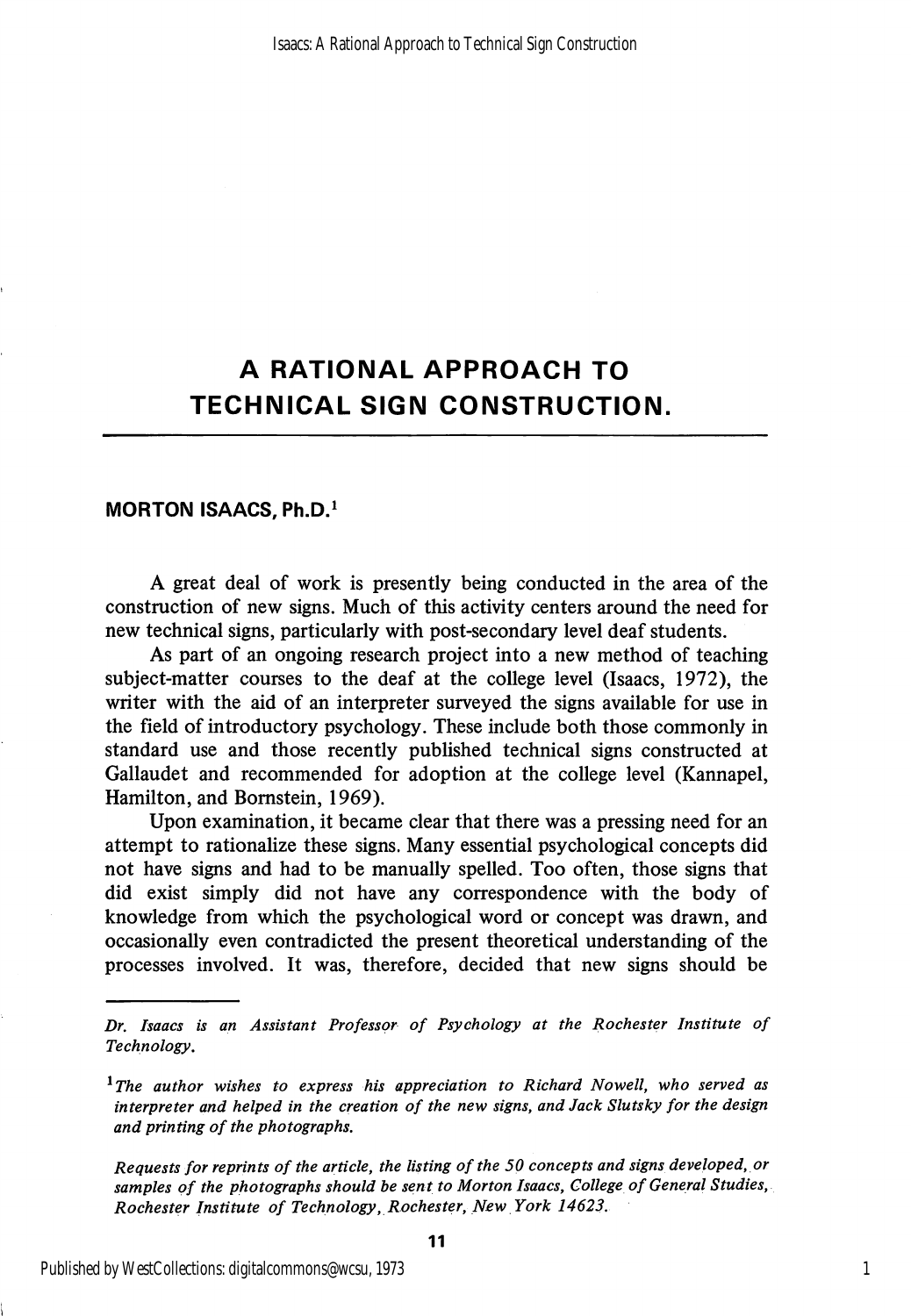#### APPROACH TO TECHNICAL SIGN CONSTRUCTION

constructed for many of these technical concepts in such a manner that, in themselves, the signs would serve as an aid in the learning and retention of the concept meaning.

The basic approach to the construction of these new signs may be seen from the priority level which was assigned to each of the following criteria: (1) The new sign must be reflective of other signs likely to be familiar to the deaf students, which when combined would serve to communicate the connotative meaning of the word as presently utilized in the field of psychology; (2) It must not duplicate any existing sign that is used for a different word; and (3) It must not be awkward to produce or understand.

In order to accomplish this, the instructor selected a set of 50 significant technical terms that were to be used throughout the course. These were given to a skilled NTID interpreter, along with definitions of these terms taken from the glossary of the textbook (Kagan and Havemann, 1968, pp. 617-642) utilized in the course. The interpreter then created new sign combinations and explained the connotative as well as denotative meanings involved. These proposals were critiqued and revised jointly by the instructor and interpreter until combinations were produced that satisfied the psychologist on the first criteria mentioned above, and the interpreter on the other two. They were then distributed to other interpreters, deaf students, and to the NTID staff for further comment.

Several revisions of the proposed signs were adopted based upon suggestions which arose from this interaction. A photographer then photographed the signs produced by a live model so as to generate a double-exposure (or occasionally a triple-exposure) print, where the entire sign can be seen on a single photograph. Arrows were superimposed to show the direction of hand movements. The photographs were then reproduced on 4" X 6" cards with the name of the word or concept on the same side as the photo, and the definition of the concept on the reverse side. The sign cards were placed into unit packs based on the order in which they were to be mentioned and discussed in class, and were distributed unit by unit to the students as the topic changed (Figures 1 and 2).

To illustrate the method and its outcome, let us discuss the development of several of the signs and describe them as finally used.

The concept of "generalization" is an essential one for any student of the behavioral sciences. As pictured in the technical sign manual produced at Gallaudet, it is signed  $G \cdot G \rightarrow \text{summary}$  (Kannapel et. al, 1969, p. 91). Yet for psychologists, "generalization" has a much more technical meaning: it is the tendency of an organism to give the same response to stimuli that are similar though not exactly alike. It is believed to be the basis for concept formation: i.e., how a child leams to say "dog" as a verbal response to many animals that are similar in certain attributes though differing in others. Concept formation is thus a key in Stimulus-Response theory to understanding the way in which an organism leams.

2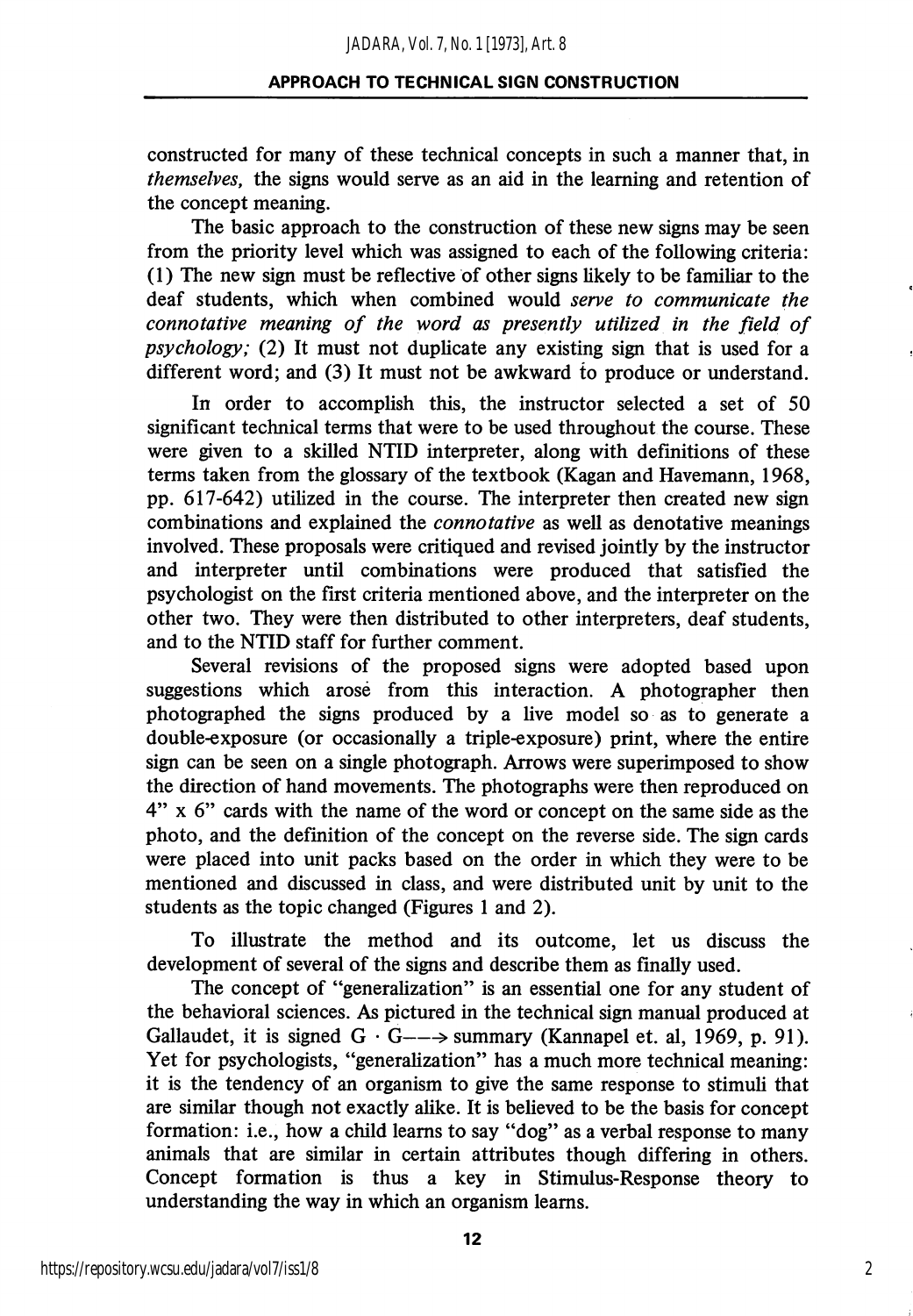

FIGURE 1

Generalization: The tendency of an organism to give the same response to stimuli that are similar though not exactly alike.



#### FIGURE 2

Anxiety: An emotion characterized by a vague fear or premonition that something bad is about to happen; a frequent result of conflicts among motives and a prominent factor in abnormal behavior.